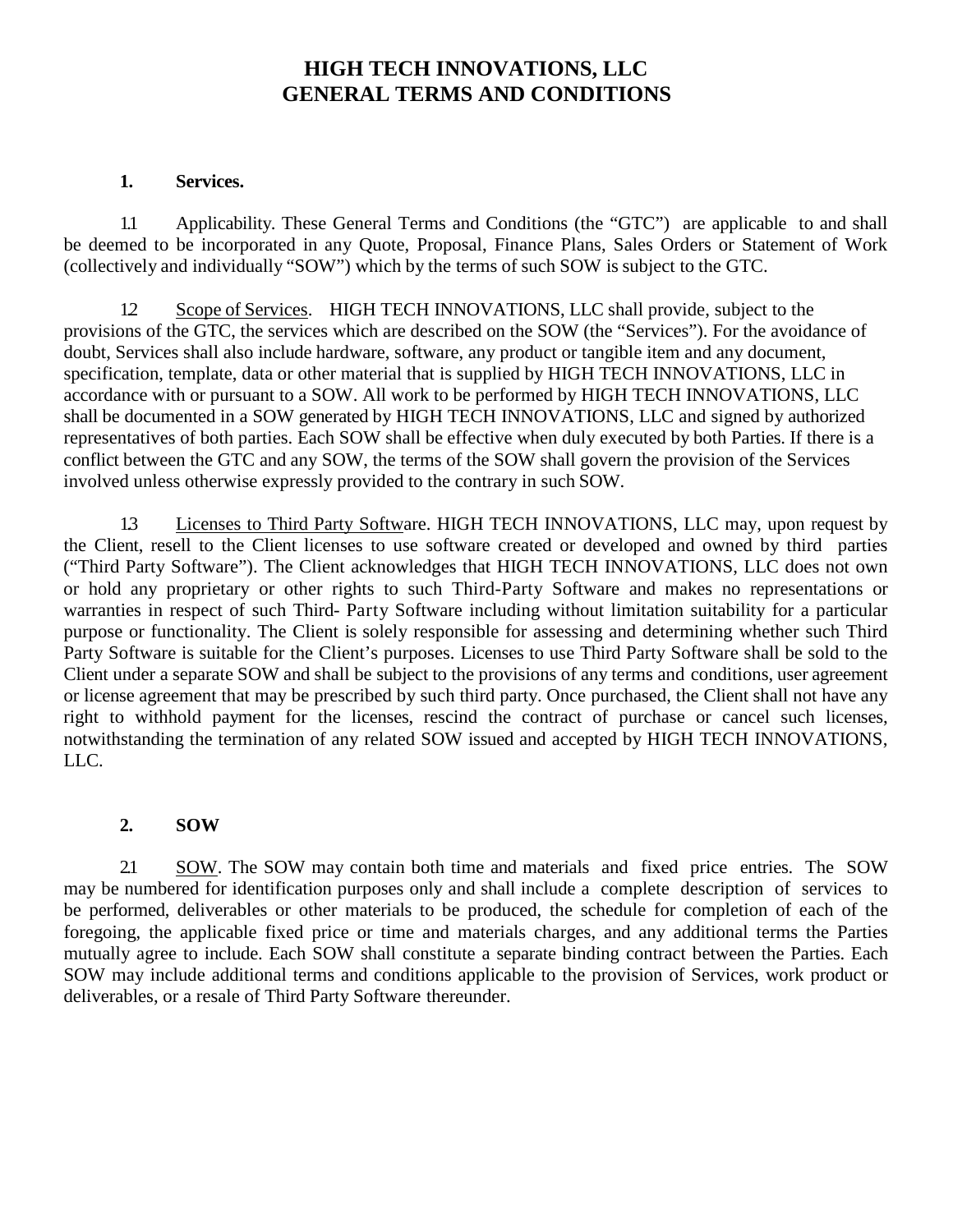2.2 Changes to the Scope of Work. The Client, through its Project Manager (as defined in Section 3.1) may, upon written notice to HIGH TECH INNOVATIONS, LLC propose changes to the scope of the Services to be performed pursuant to any SOW. Such changes may include, but shall not be limited to, changesrelating to: (i) the addition of Services; (ii) the termination of certain Services; (iii) the modification of Services, work product or deliverables; (iv) the addition or reduction of Services due to the Client's acquisition or divestiture of a business unit or division, (v) any increase in the estimated amount to be billed, or (vi) any other changes that alter the scope of the GTC or the nature of the Services. All such changes shall be made in accordance with the procedures set forth in this Section **2.2** and the other terms of the GTC.

- 2.2.1 Review of Change Request. Upon receiving such Change Request Form, HIGH TECH INNOVATIONS, LLC shall review the proposed change and HIGH TECH INNOVATIONS, LLC, at no additional cost to the Client, shall submit to the Client a change in scope proposal within ten (10) business days of HIGH TECH INNOVATIONS, LLC's receipt of the Client's written proposed changes (the "Change in Scope Proposal") which shall outline in sufficient detail the tasks to be performed to accomplish such proposed changes in the scope of the Services, and any applicable increases or decreases in fees. Such Change Request Form will only be effective when, signed by each Party's Project Manager. Unless otherwise specified in writing, Change Request Forms for any SOW will only apply to that SOW. If the Client does not accept HIGH TECH INNOVATIONS, LLC's Change in Scope Proposal, neither party shall have an obligation to the other under the Change in Scope Proposal and HIGH TECH INNOVATIONS, LLC shall not be responsible for any resultant incompletion of any Services or a project under the relevant SOW.
- 2.2.2 Acceptance of Change Request. Acceptance of a particular Change in Scope Proposal and authorization to begin work will be based upon the Client instructing HIGH TECH INNOVATIONS, LLC in writing to commence work for an amount of additional fees, if any, set forth in the Change in Scope Proposal. Unless otherwise specified in writing, amendments implemented by a Change Request Form for to any SOW will only apply to that SOW. HIGH TECH INNOVATIONS, LLC reserves the right not to consent to an amendment to the SOW that substantially increases the scope of the Services, whether in terms of time necessary to complete performance, or personnel and equipment requirements for completion.
- 2.2.3 Non-conforming Changes to Scope of Work. Any modifications or additions to any SOW not confirmed in a Change Request Form within ten (10) business days shall be considered null and void after such time. The Client, however, shall remain obligated to pay for any costs and expenses reasonably incurred by HIGH TECH INNOVATIONS, LLC as a result of any additional work undertaken as a result of the Change Request requested by the Client.

2.3 HIGH TECH INNOVATIONS, LLC, may also propose changes to the scope of Services to be performed under any SOW in order to (i) improve the quality or functionality of Services, work product or deliverables being provided; (ii) accommodate any unforeseen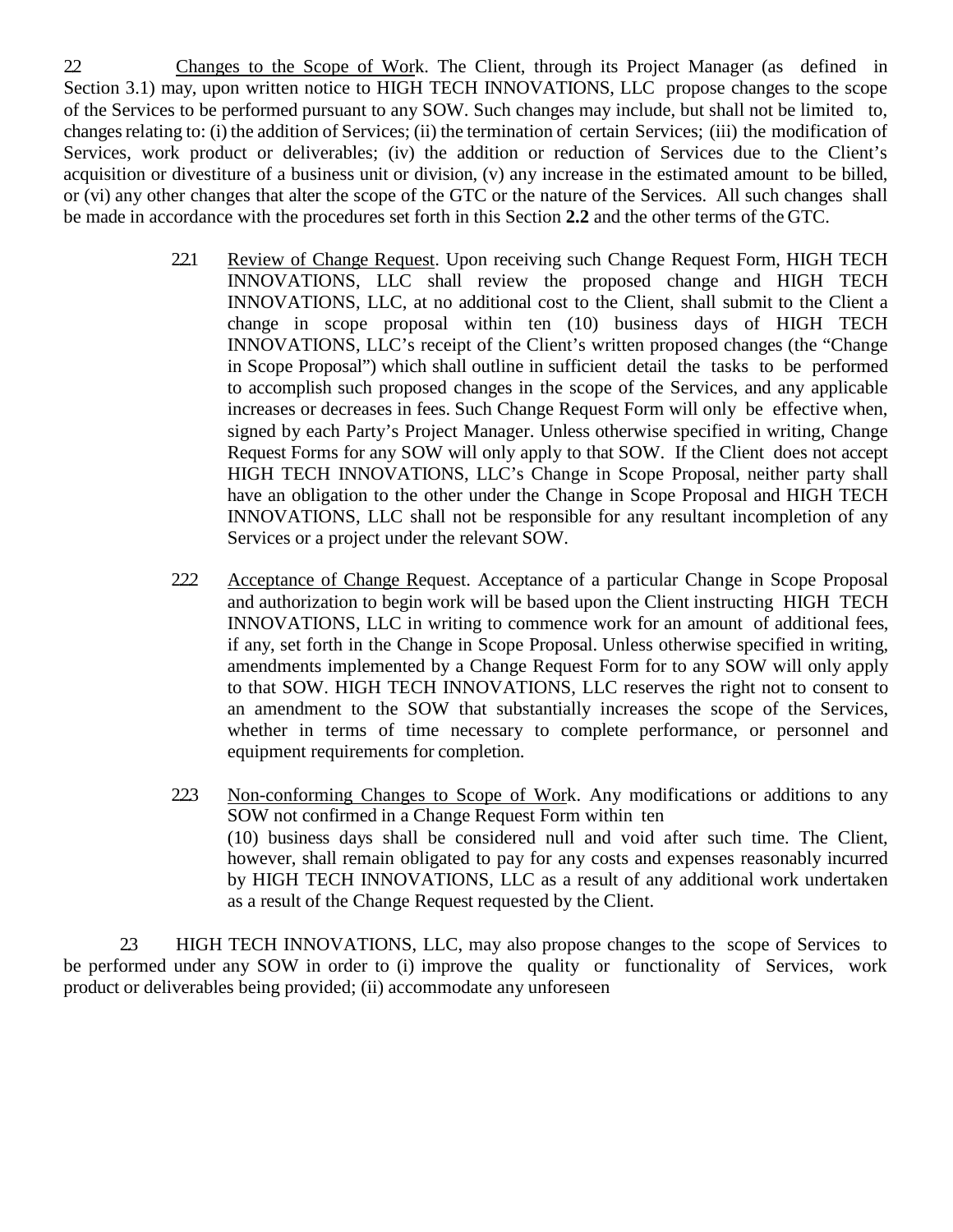technical difficulties encountered in the provision of Services, work product or deliverables; or (iii) correct any inadvertent errors in the Services, work product or deliverables already provided but not accepted by the Client, evidenced by the Client notifying HIGH TECH INNOVATIONS, LLC in writing. Such Change in Scope shall be effective only if accepted by the Client. Upon acceptance, the Client shall be liable to pay HIGH TECH INNOVATIONS, LLC such additional fees as may be proposed by HIGH TECH INNOVATIONS, LLC in the Change in Scope Proposal, except in the event the Change in Scope is caused due to inadvertent errors caused by HIGH TECH INNOVATIONS, LLC to Services, work product or deliverables already provided to the Client, in which case such correction shall be undertaken by HIGH TECH INNOVATIONS, LLC at no additional cost to the Client. For the avoidance of doubt, it is hereby clarified that the Client shall not have the right to make a claim for correction of any errors in Services, work product or deliverables that have been accepted by the Client after review, in accordance with the GTC or any applicable SOW.

2.4 Use by Subsidiaries. The Client, its subsidiaries, and affiliated companies (each, a "Client Entity") may enter into SOW with HIGH TECH INNOVATIONS, LLC and for purposes of the GTC, any such SOW shall be considered the "Client" as that term is used herein.

## **3. Work Policy; HIGH TECH INNOVATIONS, LLC Personnel**

3.1 Project Management. For each SOW, each Party shall designate a project manager (the "Client Project Manager" or the "HIGH TECH INNOVATIONS, LLC Project Manager", as applicable) to serve as the main contact between them. The scope and specific conduct of HIGH TECH INNOVATIONS, LLC's services should be consistent with the SOW, and coordinated with the Client's Project Manager at alltimes.

3.2 Qualified Personnel. HIGH TECH INNOVATIONS, LLC shall assign employees or contractors to perform the Services under each SOW that it has determined, in its sole discretion, are qualified to perform all necessary tasks. HIGH TECH INNOVATIONS, LLC shall cause such employees/contractors (the "**HIGH TECH INNOVATIONS, LLC Personnel**") to devote sufficient time to perform services under any SOW as necessary to timely complete all deliverables. If any HIGH TECH INNOVATIONS, LLC Personnel performing Services is found to be unacceptable to the Client for any reason, the Client shall notify HIGH TECH INNOVATIONS, LLC in writing, specifying reasons for such dissatisfaction and HIGH TECH INNOVATIONS, LLC should take appropriate corrective action. HIGH TECH INNOVATIONS, LLC shall use its best efforts to ensure the continuity of HIGH TECH INNOVATIONS, LLC Personnel assigned to perform Services under any SOW.

3.3 Status Reports. On an as needed basis, or as specified in the applicable SOW, HIGH TECH INNOVATIONS, LLC will submit written status reports describing its activities during the preceding period. Where feasible, and upon request, HIGH TECH INNOVATIONS, LLC will meet with the Client management, including the Client Project Manager, to review the status of HIGH TECH INNOVATIONS, LLC's activities.

3.4 The Client Resources. The Client shall provide working space, resources and materials to the extent specified on the SOW as necessary for completion of the deliverable.

3.5 Non-Solicitation. Unless otherwise agreed in writing, the Client shall not hire or solicit the employment of any HIGH TECH INNOVATIONS, LLC Personnel during the term of any SOW and for a period of one (1) year from the date that HIGH TECH INNOVATIONS, LLC Personnel last provided Services to the Client.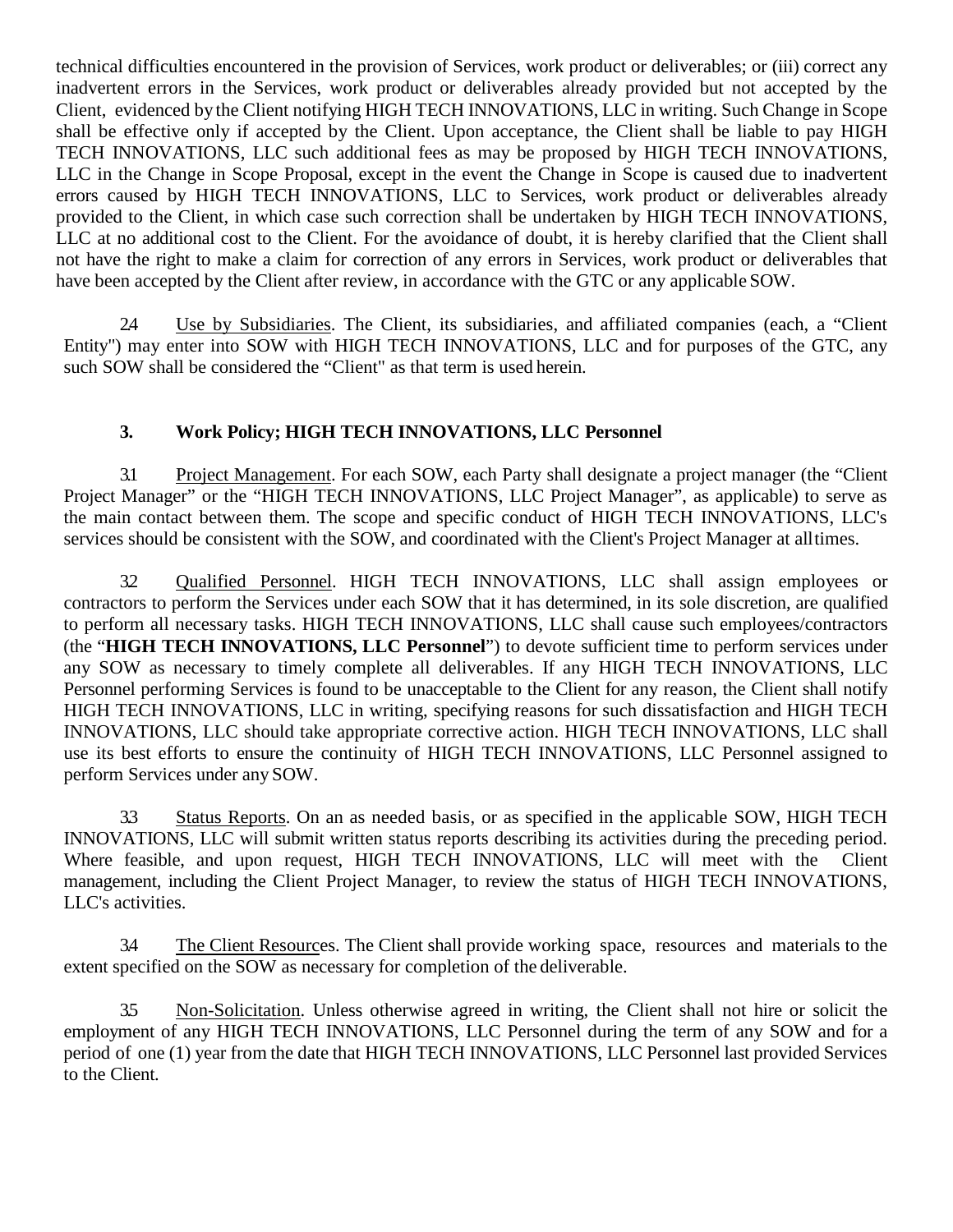3.6 Independent Contractor Status. HIGH TECH INNOVATIONS, LLC acknowledges and agrees that it is an independent contractor and HIGH TECH INNOVATIONS, LLC Personnel are not the Client's agents or employees for federal tax purposes or any other purposes whatsoever and are not entitled to any the Client employee benefits, unless such HIGH TECH INNOVATIONS, LLC Personnel are employed or appointed as contractors by the Client. HIGH TECH INNOVATIONS, LLC assumes sole and full responsibility for the acts of its personnel and HIGH TECH INNOVATIONS, LLC and its personnel have no authority to make commitments or enter into contracts on behalf of, bind or otherwise obligate the Client in any manner whatsoever. HIGH TECH INNOVATIONS, LLC, and not the Client, is solely responsible for the compensation of personnel assigned to perform services hereunder, and payment of worker's compensation, disability and other similar benefits, unemployment and other similar insurance and for withholding income and other taxes and social security.

## **4. Intellectual Property Rights**

This Section 4 will govern the allocation of intellectual property rights between the parties.

4.1 **The Client's Existing Intellectual Property Rights.** HIGH TECH INNOVATIONS, LLC acknowledges that ownership of and title in and to all the Client intellectual property that exists as of the Effective Date or that may be created by the Client thereafter, including but not limited to patent, trademark, service mark, copyright, trade dress, logo and trade secret rights (hereinafter the "Client IP"), will remain with the Client. Ownership of and title in and to all the Client IP, and all derivative works based on the Client IP, will remain with the Client. HIGH TECH INNOVATIONS, LLC shall not use the Client IP for any purpose other than as explicitly set forth in the GTC andSOW.

4.2 The Client's Proprietary Software**.** Subject to the other provisions of the GTC,to the extent the same exists, the Client hereby grants HIGH TECH INNOVATIONS, LLC a revocable non-exclusive,royaltyfree, non-transferable license to use, copy, maintain, modify, enhance and create derivative works of any computer software, program, database, website, source code or object code owned by or developed by the Client (the "**Client's Proprietary Software**") (and any design, architecture and techniques of software development or enhancements related thereto) set forth in any applicable SOW, and the Client's Work Product, as defined herein below, and the methodology and tools related to any of the foregoing, solely for the purposes of providing the Services to the Client. The Client's Proprietary Software and the Client's Work Product shall at all times remain the sole and exclusive property of the Client. The Client shall be the sole and exclusive owner of the entire Client's Proprietary Software, including any and all Intellectual Property Rights and moral rights therein or thereon.

4.3 The Client's Work Product. All derivative works created by HIGH TECH INNOVATIONS, LLC from the Client's Proprietary Software, the Client's Proprietary Software documentation, other documentation created or owned by the Client, or the Client's Confidential Information (collectively referred to as the "**Client's Work Product**") shall be considered "works made for hire" and shall be owned solely and exclusively by the Client and the Client shall be deemed to be the author of such Client's Work Product.

4.4 HIGH TECH INNOVATIONS, LLC's Existing Intellectual Property. The Client acknowledges that ownership of and title in and to all HIGH TECH INNOVATIONS, LLC intellectual property that exists as of the Effective Date or that may be created after the Effective Date other than intellectual property created exclusively for the Client in the course of provision of Services under any SOW issued hereunder, including patent, trademark, service mark, copyright, trade secret rights, computer software, program, database, website, source code or object code owned by or developed by HIGH TECH INNOVATIONS, LLC, (and any design, architecture and techniques of software developments or enhancements related thereto), documentation,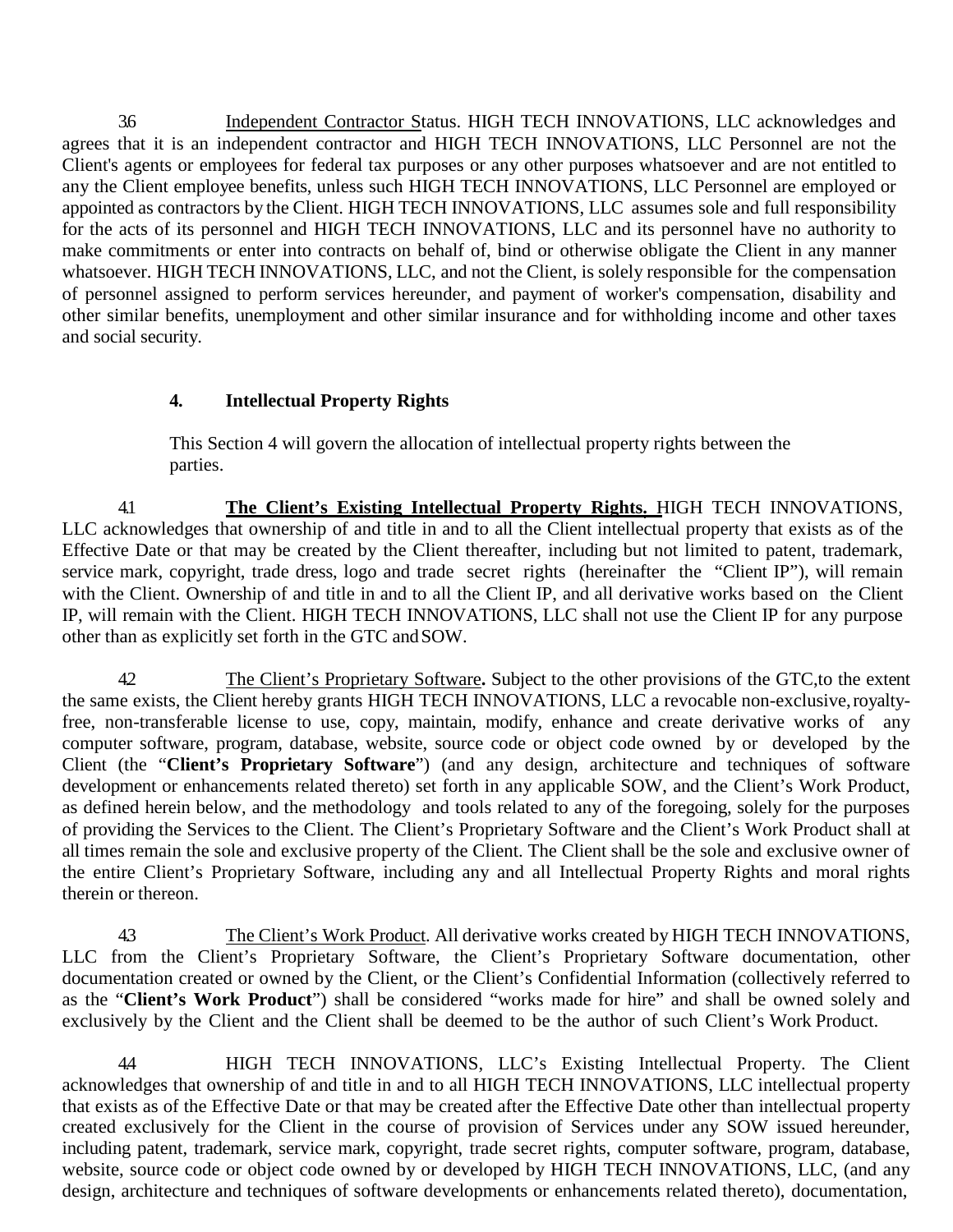and methodology and tools related to any of the foregoing (hereinafter "HIGH TECH INNOVATIONS, LLC IP"), will remain with HIGH TECH INNOVATIONS, LLC.

4.5 Limited License to use HIGH TECH INNOVATIONS, LLC IP**.** To the extent any deliverable provided by HIGH TECH INNOVATIONS, LLC to the Client in course of provision of Services under any SOW issued hereunder contain any HIGH TECH INNOVATIONS, LLC IP, HIGH TECH INNOVATIONS, LLC hereby grants the Client for the sole purpose of the Client's internal use of such deliverable and Services a royalty free right to use any HIGH TECH INNOVATIONS, LLC IP used by HIGH TECH INNOVATIONS, LLC nonexclusively in connection with the provision of the Services to the Client, HIGH TECH INNOVATIONS, LLC's Work Product (as defined herein below), Utilities and Generic Enhancements thereto (as defined herein below) and methodology and tools related to any of the foregoing. The Client may not, without the prior written permission of HIGH TECH INNOVATIONS, LLC and subject to such conditions as may be imposed by HIGH TECH INNOVATIONS, LLC including without limitation any royalty payable therefore, sub-license any right to use the foregoing to any third party whatsoever. Under no circumstances whatsoever shall the Client acquire any proprietary rights to such HIGH TECH INNOVATIONS, LLC IP, HIGH TECH INNOVATIONS, LLC's Work Product or Utilities and Generic Enhancements thereto by virtue of the GTC or any SOW.

4.6 HIGH TECH INNOVATIONS, LLC's Work Product. All derivative works created by the Client or any of its permitted sub-licensee in terms above from HIGH TECH INNOVATIONS, LLCs' IP, HIGH TECH INNOVATIONS, LLC's IP documentation, other documentation created or owned by HIGH TECH INNOVATIONS, LLC, or HIGH TECH INNOVATIONS, LLC's Confidential Information (collectively referred to as the "**HIGH TECH INNOVATIONS, LLC's Work Product**") shall be considered "works made for hire" and shall be owned solely and exclusively by HIGH TECH INNOVATIONS, LLC and HIGH TECH INNOVATIONS, LLC shall be deemed to be the author of such HIGH TECH INNOVATIONS, LLC's Work Product. If any HIGH TECH INNOVATIONS, LLC's Work Product may not be considered a "work made for hire" under applicable Law, the Client hereby absolutely and irrevocably assigns to HIGH TECH INNOVATIONS, LLC, without further consideration, all of the Client's right, title, and interest in and to such HIGH TECH INNOVATIONS, LLC's Work Product, including all Intellectual Property Rights therein or thereon, and waives any moral rights therein. The Client acknowledges that HIGH TECH INNOVATIONS, LLC, its successors-in-interest and assigns shall have the right to obtain and hold in their own name any Intellectual Property Rights and other proprietary rights in and to all HIGH TECH INNOVATIONS, LLC's Work Product. The Client agrees to, and shall cause any permitted sub-licensees to execute any document and take any action that may be reasonably requested by HIGH TECH INNOVATIONS, LLC, at HIGH TECH INNOVATIONS, LLC's expense, to give effect to the intention of this Section.

4.7 Utilities/ Productivity Tools / Accelerators /Generic Enhancements**.** The Client acknowledges that HIGH TECH INNOVATIONS, LLC has developed, whether independently or in collaboration with third parties, certain computer software and techniques, including but not limited to such tools as are intended to improve the productivity of the operational software writing processes, information and documentation (herein after referred to collectively as "**Utilities**"), that are HIGH TECH INNOVATIONS, LLC's proprietary information and intellectual property, which may be used by HIGH TECH INNOVATIONS, LLC for the purposes of providing the Services. The Utilities and any generic enhancements made to the Utilities("**Generic Enhancements**") may be incorporated into the work product and deliverables provided to the Client as part of the Services. Subject to the limited license granted to the Client in terms of this Section, HIGH TECH INNOVATIONS, LLC retains all rights to the Utilities and the Generic Enhancements for any future use.

4.8 Third Party Intellectual Property. Nothing contained herein shall be deemed to convey to the Client any title to and ownership of pre-existing works of authorship of a third party ("Third Party IP").

4.9 Residual Rights. Notwithstanding anything to the contrary above, HIGH TECH INNOVATIONS, LLC will be free to utilize any concepts, know how, techniques, improvements or methods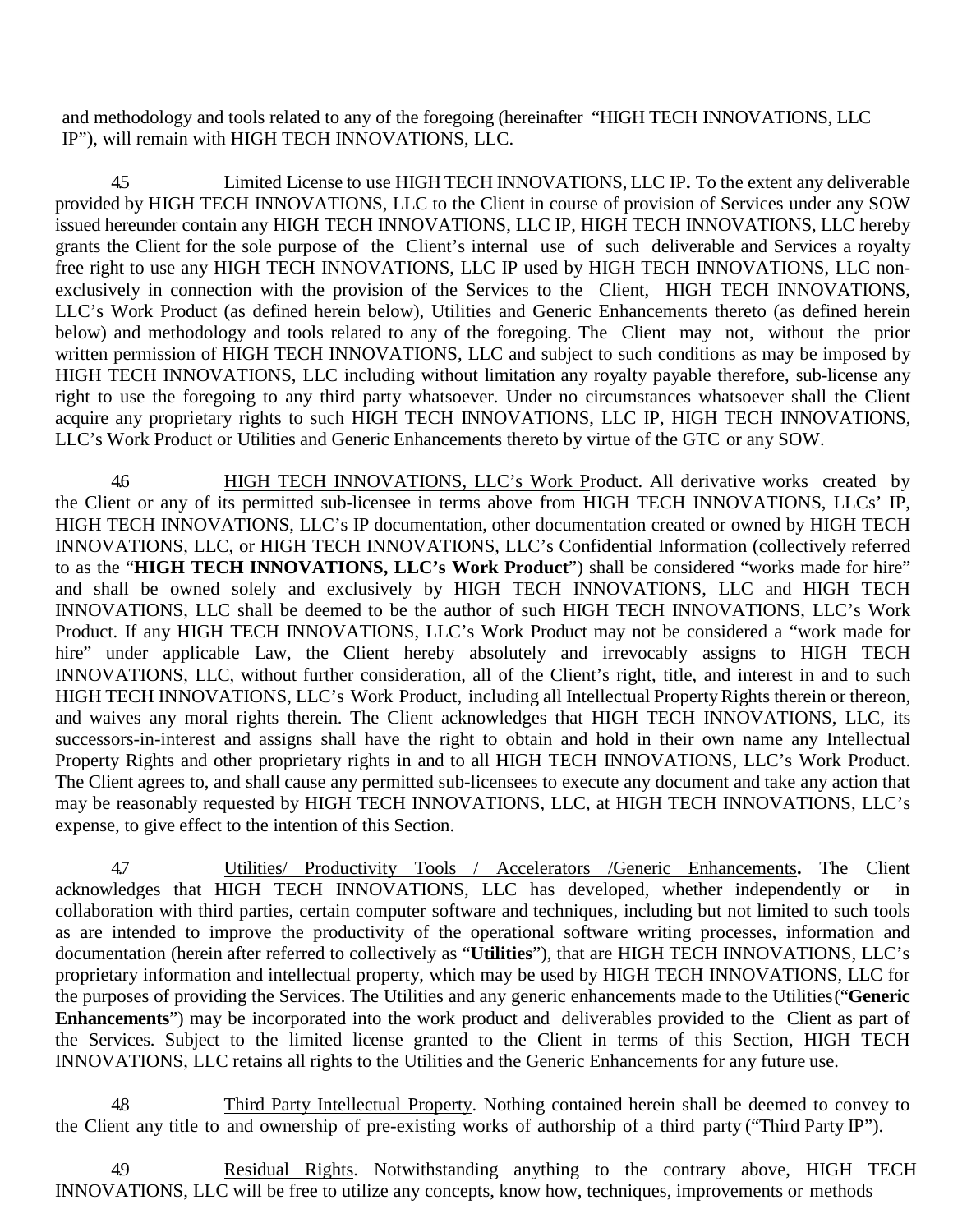which it may discover or adapt in the performance of the Services for the Client subject to any HIGH TECH INNOVATIONS, LLC's obligations with respect to the care and use of the Client Confidential Information (as defined in Section 9 below). For the avoidance of doubt, HIGH TECH INNOVATIONS, LLC's residual rights under this Section 4.9 include HIGH TECH INNOVATIONS, LLC's right to use the concepts, know how, techniques, improvements or methods which HIGH TECH INNOVATIONS, LLC may discover or adapt in connection with rendering the Services. Notwithstanding anything to the contrary contained in this Agreement or in any SOW issued hereunder, HIGH TECH INNOVATIONS, LLC reserves the right to provide Services similar to the Services provided to the Client hereunder to any third party, including without limitation any competitor of the Client and providing work product and deliverables similar in form and function to those provided to the Client hereunder, provided that any such Services, work product or deliverables provided to any third party do not infringe the Client's rights to the Client's Proprietary Software or the Client's Work Product.

## **5. Fees and Terms of Payment**

5.1 Calculation of Fees and Hours Worked. HIGH TECH INNOVATIONS,

hourly rates in case of time and material based engagements, or fixed fee in case of fixed fee engagements shall be specified in the applicable SOW, HIGH TECH INNOVATIONS, LLC Personnel providing services to the Client under any SOW shall submit (i) a weekly timesheet documenting the hours worked in case of time and material based engagements; or (ii) a milestone delivery document identified in the applicable SOW in case of a fixed fee engagement; to the Client Project Manager for written approval. The Client Project Manager's signature on timesheet(s) or milestone delivery document, as may be applicable, shall constitute acceptance by the Client of such services, both as to the number of hours worked and the quality of the services. Acceptance of such timesheets or milestone delivery document shall signify the Client's unqualified acceptance of the Services, work product or deliverables provided and shall acknowledge the Client's liability to pay HIGH TECH INNOVATIONS, LLC the applicable fees for such Services, work product or deliverables. The Client shall remain liable to pay HIGH TECH INNOVATIONS, LLC for any Services, work product or deliverables accepted by the Client, notwithstanding that any such Services, work product or deliverable is unable to subsequently achieve the result, functionality or productivity anticipated by the Client. The process for submission, review and acceptance of timesheets or milestone delivery documents, as may be applicable, shall be prescribed in the applicable SOW.

5.2 Expenses. The Client also agrees to pay for reasonable out-of-pocket costs and expenses incurred in performing services, provided that HIGH TECH INNOVATIONS, LLC has: (i) obtained the Client's prior written consent; and (ii) submitted supporting documentation of such expenses.

5.3 Taxes. The Client shall pay all taxes levied against or upon the Services provided under or arising out of any SOW, exclusive, however, of taxes based on HIGH TECH INNOVATIONS, LLC's income, employment related or payroll taxes, including but not limited to FICA and FUTA, applicable state employment related taxes or other employment related expenses, which shall be paid by HIGH TECH INNOVATIONS, LLC. The Client agrees to pay directly any tax for which it is responsible or shall reimburse HIGH TECH INNOVATIONS, LLC upon receipt of proof of payment.

5.4 Invoicing. Unless other payment terms are specified on the SOW or Change in Scope Proposal, HIGH TECH INNOVATIONS, LLC shall invoice The Client on a bi-weekly basis and all invoices shall be payable within thirty (30) days of receipt. Any invoices not paid within thirty (30) days of receipt shall bear compound interest at the rate of one and half percent (1 ½) per month, or such other lower rate as may be the maximum rate permitted under applicable law.

### **6. Representations and Warranties**

6.1 HIGH TECH INNOVATIONS, LLC's Representations and Warranties. HIGH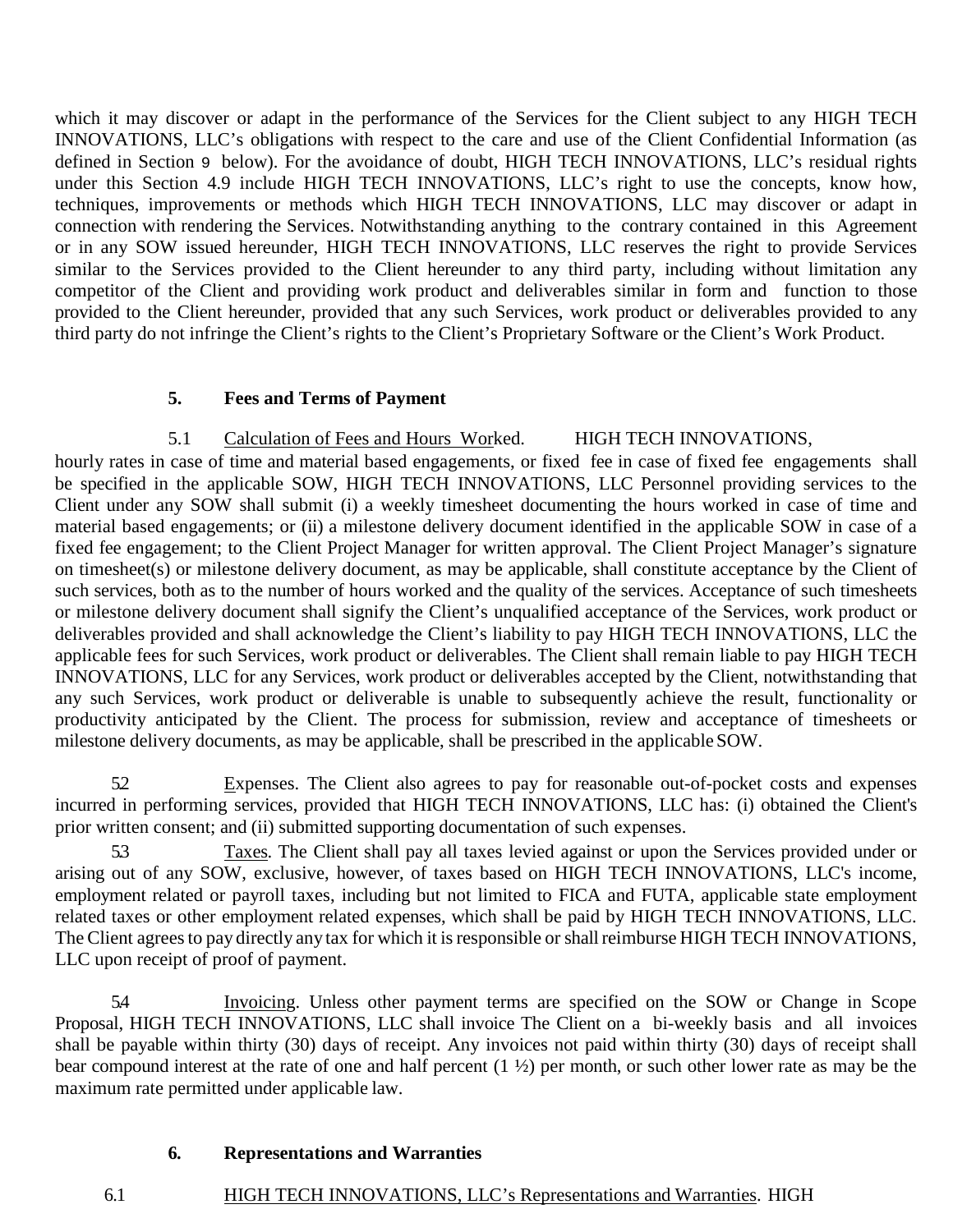#### TECH INNOVATIONS, LLC hereby represents and warrants to the Client that:

- 6.1.1 It has the authority and the right to enter into each and every SOW, to perform Services and provide information, work product and deliverables hereunder, and that its obligations hereunder are not in conflict with any other HIGH TECH INNOVATIONS, LLC obligations;
- 6.1.2 It will perform its obligations in a manner that complies with applicable laws, regulations, ordinances and codes, including identifying and procuring required permits, certificates, approvals and inspections;
- 6.1.3 All Services shall be performed in a competent and professional manner, by qualified Personnel under the direction and control of HIGH TECH INNOVATIONS, LLC and shall conform to the Client's requirements hereunder; and
- 6.1.4 The performance of any Services or the provision of any work product or deliverables hereunder by HIGH TECH INNOVATIONS, LLC shall not, to thebest of HIGH TECH INNOVATIONS, LLC's knowledge infringes upon or violate the rights of any third party and the Client shall receive free and clear title to all Newly Created IP and the Client's Work Product.

6.2 The Client's Representations and Warranties. The Client hereby represents and warrants to the Client that:

- 6.2.1 It has the authority and the right to enter into each SOW, to provide information to HIGH TECH INNOVATIONS, LLC, accept the Services work product and deliverables hereunder, and that its obligations hereunder are not in conflict with any other Client obligations;
- 6.2.2 It will perform its obligations hereunder in a manner that complies with applicable laws, regulations, ordinances and codes, including identifying and procuring required permits, certificates, approvals and inspections;
- 6.2.3 It will pay all fees and expenses for Services, work products or deliverables accepted by the Client in terms hereof without any delay, demur or protest, without withholding any amounts therefrom; and
- 6.2.4 It will pay all license and user fees for Third Party Software without any delay demur or protest, in accordance with the provisions of applicable terms and conditions, user agreement or license agreement for the use of such Third Party Software and the applicable SOW and shall not withhold the payment of such license or user fees for any reason whatsoever, including without limitation any existing dispute with HIGH TECH INNOVATIONS, LLC.

### **7. Termination**

7.1 Termination. Notwithstanding anything herein to the contrary, either Party may terminate any SOW upon fifteen (15) days written notice. The Client agrees to pay HIGH TECH INNOVATIONS, LLC for any services performed up to the effective date of termination and accepted by the Client, at the agreed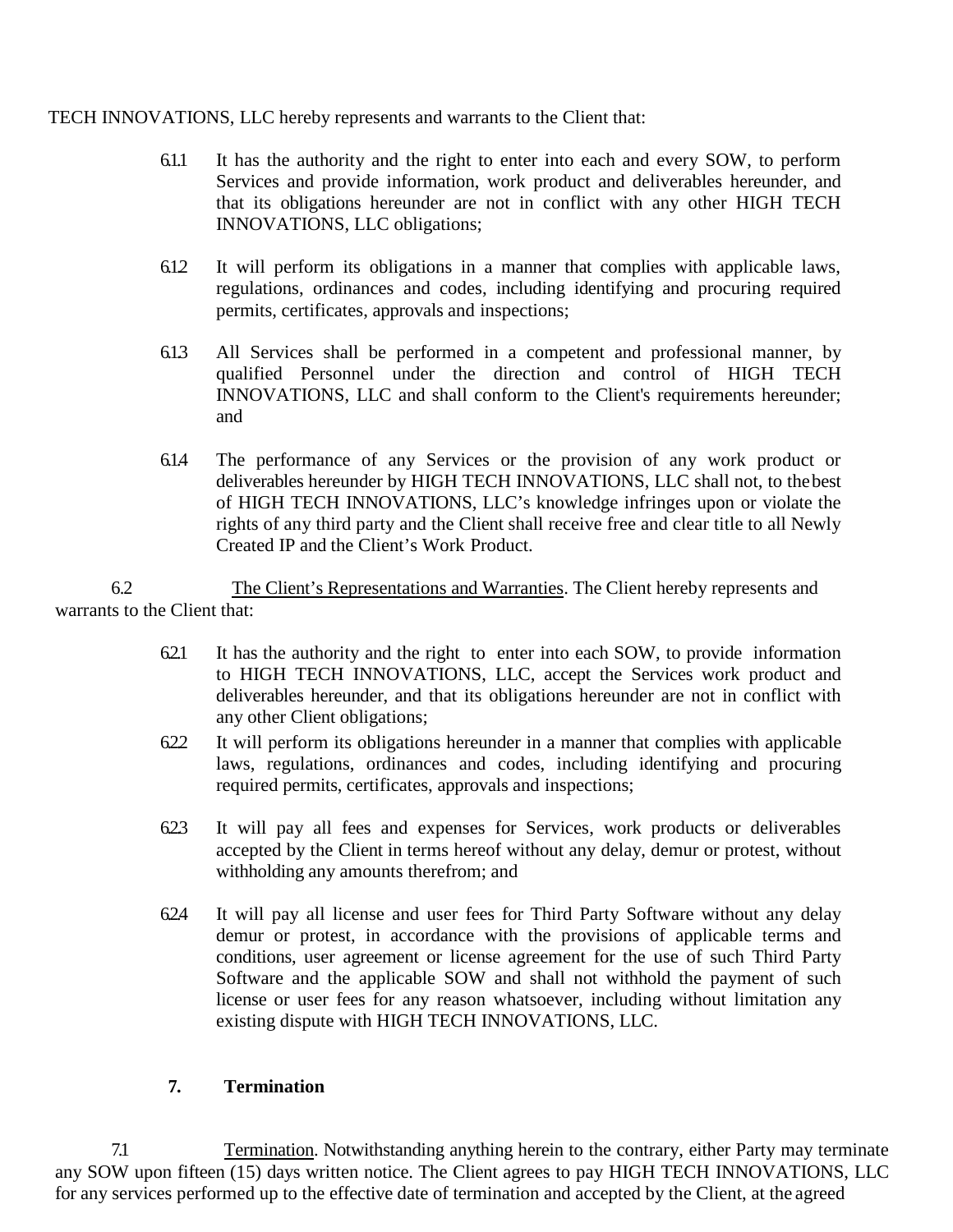upon rates set forth in the applicable SOW. Notice of termination of any SOW shall not result in a termination of any agreement to resell Third PartySoftware to the Client.

7.2 Termination for cause. Either party may terminate any SOW this agreement if the other party commits a breach of the provisions of any SOW or the provisions of any terms and conditions, user agreement or license agreement prescribed by a Third Party for the license to use any Third Party Software provided however that the non-breaching party shall issue a notice in writing to the breaching party specifying the breach committed and calling upon the breaching party to correct such breach within a period of fifteen  $(15)$ days from the receipt of the notice. In the event the breaching party is unable to correct such breach within the prescribed period, the SOW, user agreement or license agreement, as the case may be, shall be terminated upon expiry of such fifteen (15) dayperiod.

### **8. Indemnification and Limitation of Liability**

8.1 Intellectual Property Infringement. HIGH TECH INNOVATIONS, LLC, at its own expense, shall defend and indemnify the Client, and hold harmless the Client, its affiliates, subsidiaries, divisions, directors, officers, employees and agents (each a " Client Indemnitee"), from and against any and all liability, loss, cost, expense, damage, claims or demands, including reasonable attorneys' fees, incurred by or demanded from any Client Indemnitee, directly arising out of, or resulting from, or occurring in connection with, any actual or alleged infringement of any patent, trademark, copyright or other intellectual property right or infringement of any industrial property right (including, but not limited to, misappropriation of trade secrets) based on any deliverables, Work Product or any Services furnished to or obtained by the Client or the use thereof by the Client. The Client agrees to give HIGH TECH INNOVATIONS, LLC prompt written notice of any threat, warning or notice of any such claim or action which could have an adverse impact on the Client's use or possession of same. HIGH TECH INNOVATIONS, LLC shall have the right to conduct the defense of any such claim or action.

8.2 NO CONSEQUENTIAL DAMAGES. THE CLIENT AND HIGH TECH INNOVATIONS, LLC SHALL HAVE NO LIABILITY FOR ANY CLAIM RELATING TO ANY SOW IN EXCESS OF THE FEES AND EXPENSES ACTUALLY PAID TO HIGH TECH INNOVATIONS, LLC FOR WORK THAT DIRECTLY GIVES RISE TO SUCH LIABILITY. IN NO EVENT SHALL THE CLIENT AND HIGH TECH INNOVATIONS, LLC BE LIABLE TO EACH OTHER FOR INDIRECT, SPECIAL, INCIDENTAL, OR CONSEQUENTIAL DAMAGES, EVEN IF THE CLIENT AND HIGH TECH INNOVATIONS, LLC HAVE BEEN ADVISED OF THE POSSIBILITY OF SUCH DAMAGES.

83 Each SOW Is Separate Contract. Each SOW constitutes a separate binding contract between the Client and HIGH TECH INNOVATIONS, LLC. This Agreement shall be incorporated by reference in each such separate contract. The parties hereby agree that any liability or damages arising from a particular SOW shall be limited to only the Services described in that SOW.

8.4 No Liability for Trial or Third Party Products. Under no circumstances whatsoever shall HIGH TECH INNOVATIONS, LLC be responsible or liable for any work product or services that are delivered to the Client that is not included in the scope of work stated in any SOW including without limitation any third party product or services or any product or services provided by HIGH TECH INNOVATIONS, LLC to the Client free of charge or on a trial basis, or for any Third Party Software. The Client accepts any and all such work product or Services on an "as is" basis and at its sole risk.

### **9. Miscellaneous Provisions**

9.1 Insurance. Unless otherwise agreed upon and set forth on the SOW, for each SOW,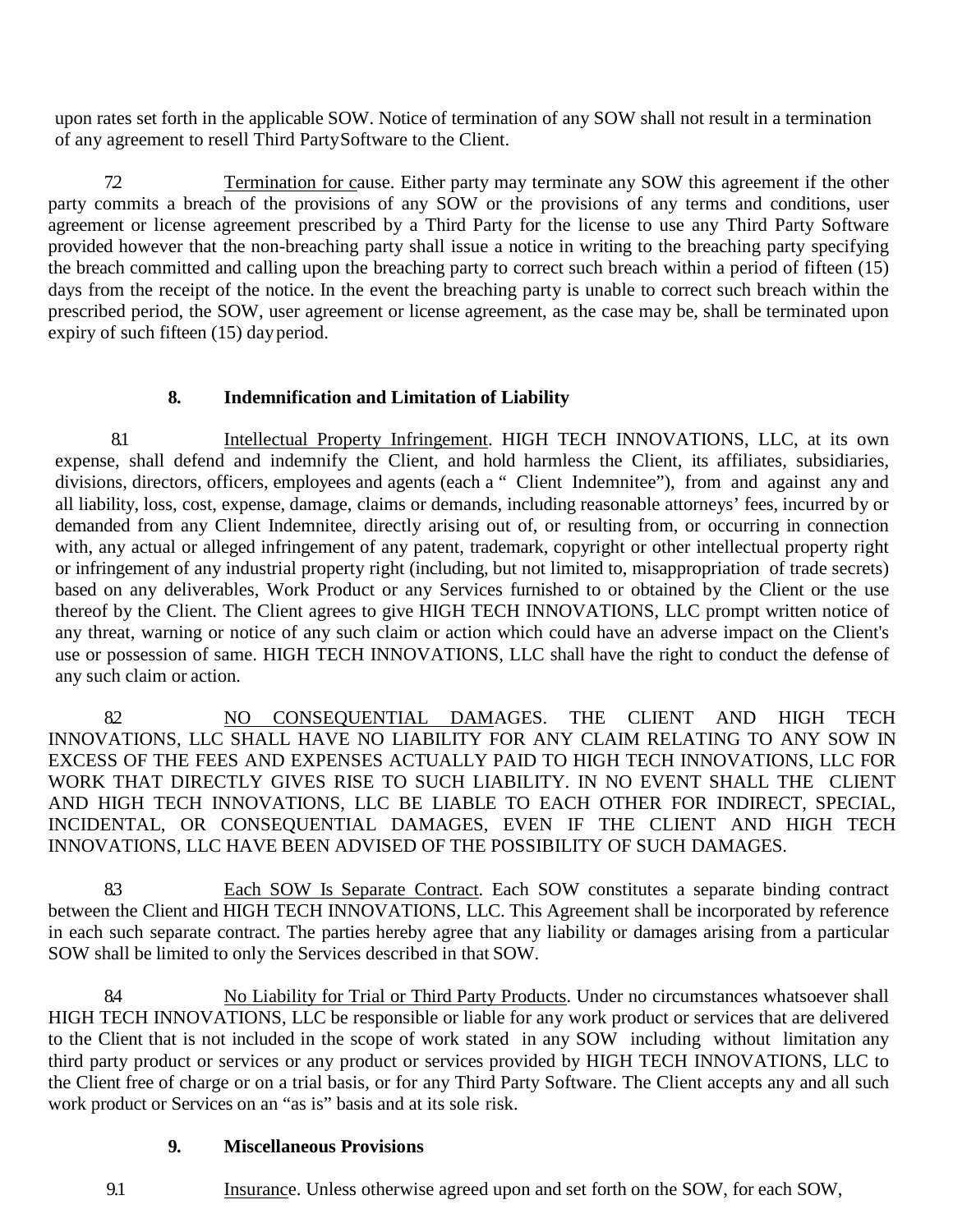HIGH TECH INNOVATIONS, LLC agrees to obtain and maintain adequate worker's compensation, disability, unemployment insurance and the like for those of its employees performing services under SOW and/or this Agreement. HIGH TECH INNOVATIONS, LLC agrees to obtain and maintain comprehensive general and vehicular liability insurance for claims for damages because of bodily injury (including death) and property damage caused by or arising out of, acts or omissions of its employees.

9.2 Work Rules. HIGH TECH INNOVATIONS, LLC agrees to observe the working hours, work rules, building security measures and holiday schedule of the Client when on the Client's premises, which will be provided to HIGH TECH INNOVATIONS, LLC upon request.

9.3 Force Majeure. Neither Party shall be in default if failure to perform any obligation hereunder is caused solely by events or conditions beyond that Party's reasonable control, including acts of God, fire, explosion, flood, or acts of civil commotion, strikes, war (whether an actual declaration thereof

is made or not), sabotage, insurrection, action of a public enemy, failure or delays in transportation, laws, regulations or acts of any national, state or local government (or any agency, subdivision or instrumentality thereof), judicial action, accident, or wide-spread fuel, raw materials, machinery or technical failures beyond such affected Party's commercially reasonable control, and governmental demands or requirements (each instance, a "Force Majeure Event").

9.4 Notices. All notices shall be in writing and delivered personally (including by recognized overnight courier) or properly mailed, certified first class United States mail, postage prepaid to the address of each Party as set forth in the relevant SOW. Any such notice shall be deemed given on the date delivered or five days after being placed in the mail as specified.

9.5 Survival. Following the termination of any SOW, the Parties shall remain obligated under all provisions of the GTC which by their terms continue after the termination of any such SOW or are incidental to the performance of the obligations under such provisions, including, without limitation, Sections 3.5, 3.6, 4, 5.1, 5.2, 7, 8, 9.8, and 9.9.

### 9.6 Intentionally omitted

9.7 Assignment. Neither party may assign any rights or obligations under any SOW without the prior consent of the other; provided, however, that, upon notice to HIGH TECH INNOVATIONS, LLC, the Client may assign any rights or obligations to a subsidiary or affiliate or to any third party assuming all or part of the business function of the Client which will receive the Services and which agrees to make payment as provided herein and in any SOW.

9.8 Governing Law & Interpretation. The GTC and all SOWs shall be construed and enforced under the substantive laws of the State of New Jersey, disregarding any conflicts of law provision that may require the application of the law of another jurisdiction.

9.9 Dispute Resolution. In the event of any dispute or claim arising from or relating to any SOW, or the breach or termination thereof ("Dispute"), the Parties hereto shall use their best efforts to negotiate in a good faith attempt to settle the Dispute. If the Parties do not reach a solution through negotiation, then, upon notice by either Party to the other, all Disputes shall be determined by arbitration in Morris County, New Jersey, before a sole impartial arbitrator, in accordance with the laws of the State of New Jersey. The arbitration shall be administered by the American Arbitration Association pursuant to its Commercial Rules and the arbitrator shall be selected pursuant to the rules and procedures of the American Arbitration Association. The arbitrator shall issue a written decision setting forth findings of fact and conclusions of law and the reasoning underlying the decision. The decision of the arbitrator shall be final and non-appealable. Judgment